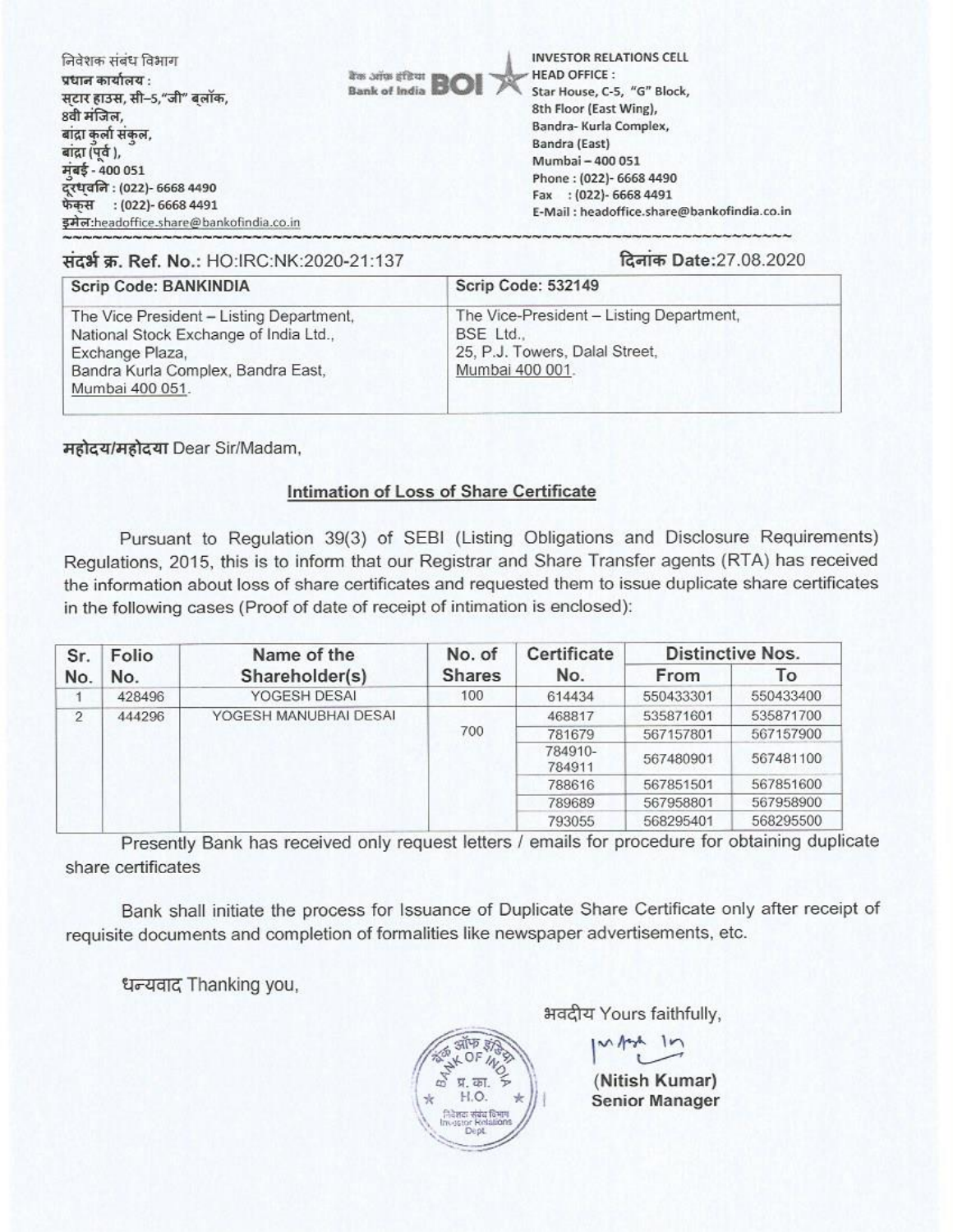$\rightarrow$ 

 $\rightarrow$ 

## [External]Duplicate Share Intimations Received On : 20200826

X DELETE **4-** REPLY 4E- REPLY ALL FORWARD **•••** 

Mark as unread



• bssduplicate@bigshareonline.com Wed 26/08/2020 14:31

To: Rajeev Bhatia; Investor Relations Department;

Cc: vijay@bigshareonline.com; jibu@bigshareonline.com; bhagwan@bigshareonline.com;

**kb 1** attachment

515554.pdf

Caution: This email originated from a source outside Bank of India.

Dear Sir/Ma'am,

Please be informed that in terms of the provisions of the SEBI (LODR) Regulations, 2015, the Company is required to submit information regarding loss of share certificates and issue of duplicate certificates, to the stock exchange within two days of its getting information. Further, the said intimation has to be filed only through the mode of NEAPS filing for NSE and on listing.bseindia.com for BSE and not via hard copy submission.

Accordingly, we are sharing herewith the receipt of the following request for loss of share certificate of the Company by shareholders, to enable you to comply with the said regulatory requirement within the timelines prescribed.

| <b>Client Name</b>                                               | Cert. No   Dist. No From   Dist. NO. To   Folio No.   Quantity |  | Name             |
|------------------------------------------------------------------|----------------------------------------------------------------|--|------------------|
| BANK OF INDIA - EQUITY   614434   550433301   550433400   428496 |                                                                |  | 100 YOGESH DESAI |

Should you have any queries in respect of the aforesaid instruction kindly revert back.

Regards,

Bigshare Services Pvt. Ltd.

========= Alert:External Mail! Exercise caution while opening URL/attachment.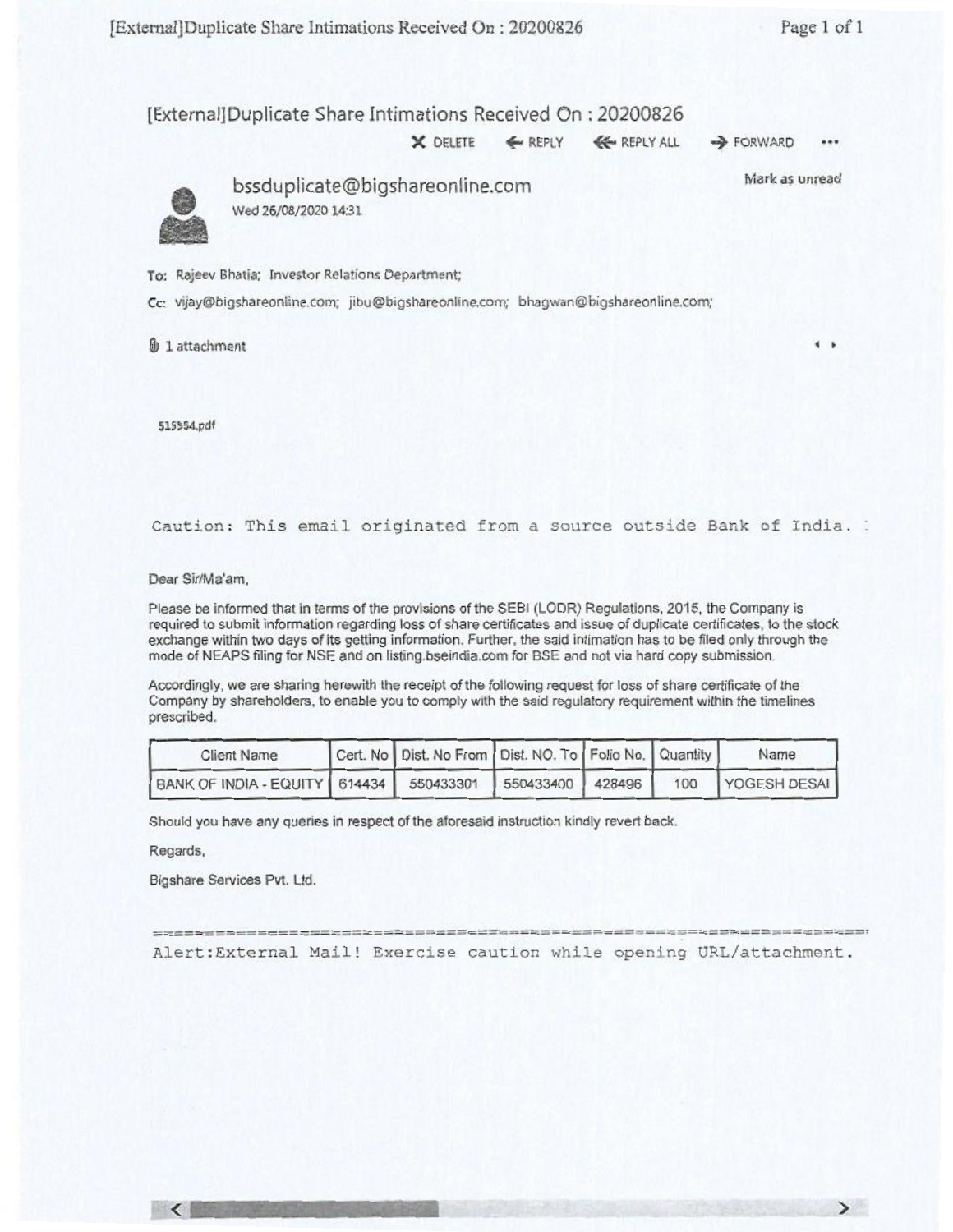

Should you have any queries in respect of the aforesaid instruction kindly revert back.

Regards.

 $\left\langle \right\rangle$ 

Bigshare Services Pvt. Ltd.

BANK OF INDIA -

BANK OF INDIA -

BANK OF INDIA -

BANK OF INDIA -

Alert:External Mail! Exercise caution while opening URL/attachment.

K OF INDIA - 784911 567481001 567481100 444296 100 YOGESH MANUBHAI

IK OF INDIA - 788616 567851501 567851600 444296 100 YOGESH MANUBHAI

K OF INDIA - 789689 567958801 567958900 444296 100 YOGESH MANUBHAI

K OF INDIA - 793055 568295401 568295500 444296 100 YOGESH MANUBHAI

 $\mathcal{F}$ 

 $\checkmark$ 

DESAI

DESAI

DESAI

DESAI